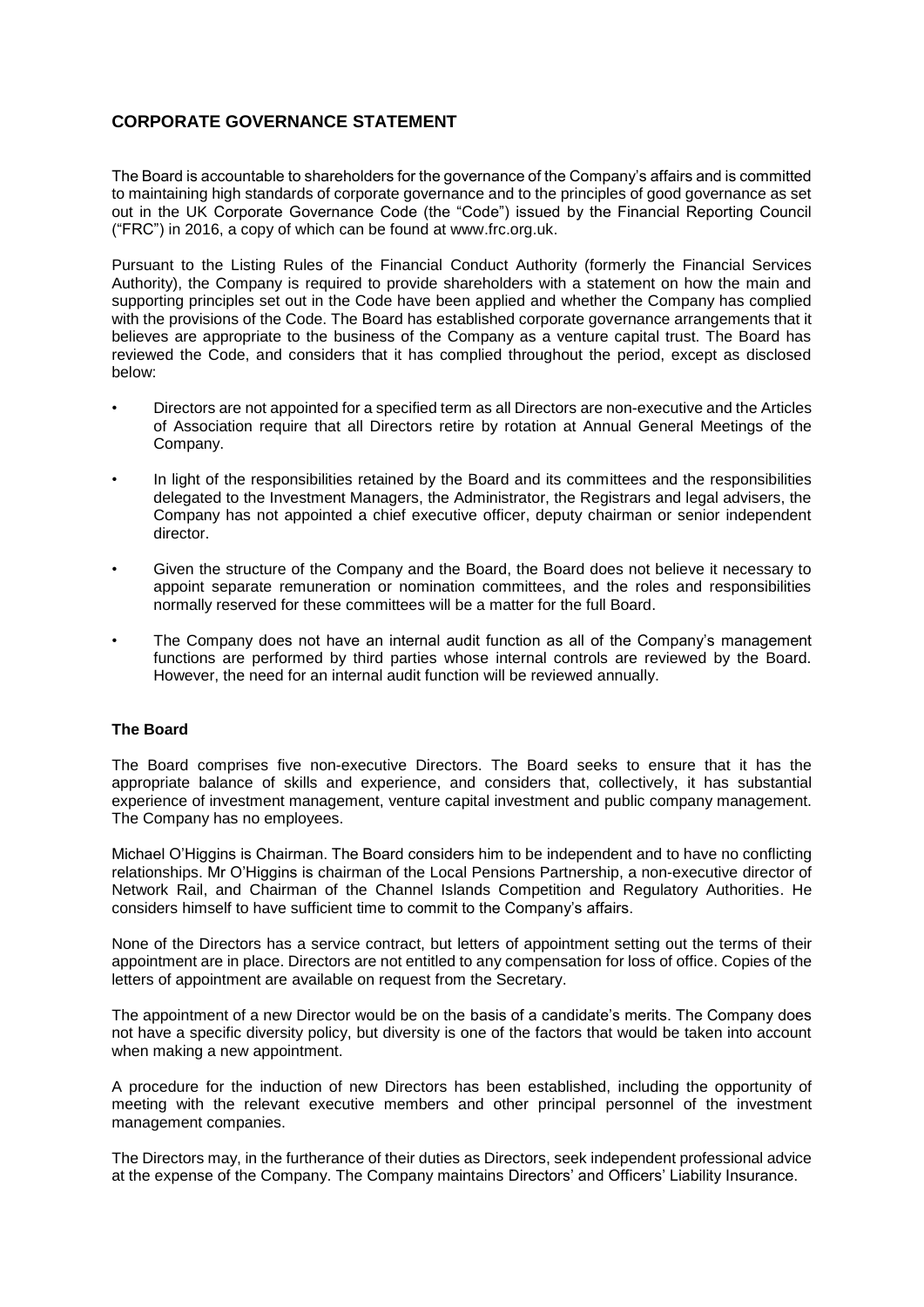### **Independence of Directors**

The Board has reviewed the independence of each Director and considers that four Directors are fully independent of the Investment Managers.

John Glencross is Chief Executive and a director of Calculus Capital Limited, and is accordingly not deemed to be independent. In accordance with the Listing Rules, Mr Glencross will stand for annual reelection by shareholders.

Kate Cornish Bowden is considered to be independent.

Jan Ward is Chairman of Antech Limited, in which the Company is invested. This is not perceived to represent a conflict with Ms Ward's position as a Director of the Company. The Board accordingly determined that she was independent. This is disclosed in the Annual Report.

Claire Olsen was employed as a temporary maternity cover for Calculus Capital during 2018. As she is no longer affiliated with Calculus Capital, the Board accordingly determined that she was independent. This is disclosed in the Annual Report.

# **Board Operation**

Board meetings are held at least quarterly and additional meetings are arranged as necessary.

Steve Meeks and Diane Seymour-Williams were both directors during the year. Steve Meeks resigned on 31 December 2018 and Diane Seymour-Williams resigned on 28 February 2019. Claire Olsen was appointed on 3 January 2019 and Jan Ward was appointed on 1 March 2019.

Directors' attendance at meetings during the year was as follows:

|                        | <b>Scheduled Board Meetings</b> |          | <b>Audit Committee Meetings</b> |          |
|------------------------|---------------------------------|----------|---------------------------------|----------|
|                        | Number                          |          | Number                          |          |
|                        | entitled                        | Number   | entitled                        | Number   |
|                        | to attend                       | attended | to attend                       | attended |
| Michael O'Higgins      |                                 |          |                                 |          |
| Kate Cornish-Bowden    |                                 |          |                                 |          |
| John Glencross         |                                 |          | n/a                             | n/a      |
| <b>Steve Meeks</b>     |                                 | 3        |                                 |          |
| Diane Seymour Williams |                                 |          |                                 |          |
| <b>Claire Olsen</b>    |                                 |          |                                 |          |
| Jan Ward               |                                 |          |                                 |          |

The Board has established a procedure for the evaluation of the Board, its Committees and individual Directors. The appraisal process was conducted by the Chairman by way of an evaluation questionnaire encompassing both quantitative and qualitative measures of performance. A separate evaluation of the Chairman was also carried out, led by Kate Cornish-Bowden. As a result of the evaluation, the Board considers that all the current Directors contribute effectively and have the skills and experience relevant to the leadership and direction of the Company. This process will be carried out annually.

# **Conflicts of Interest**

The Articles of Association permit the Board to consider and, if it sees fit, to authorise situations where a Director has an interest that conflicts, or may possibly conflict, with the interests of the Company. There is in place a formal system for the Board to consider authorising such conflicts, whereby the Directors who have no interest in the matter decide whether to authorise the conflict and any conditions to be attached to such authorisations.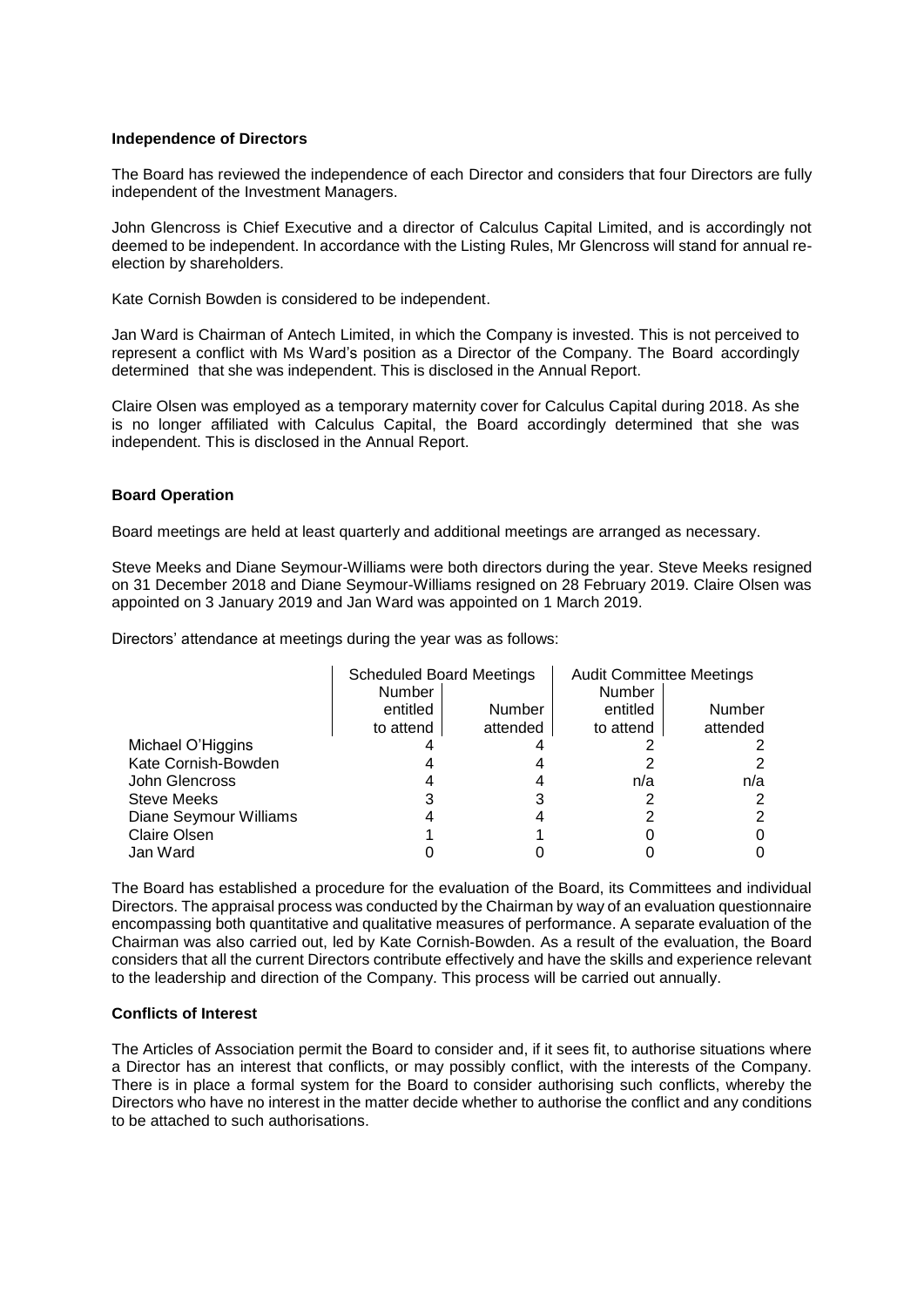# **Nomination and Remuneration Committees**

The Board has not established a nomination committee or a remuneration committee and these matters are dealt with by the Board as a whole. The Board keeps under review the composition and balance of skills, knowledge and experience of the Directors and will make recommendations to shareholders for the election or re-election of Directors at the Annual General Meeting. The Board also keeps the levels of remuneration of the Directors under review to ensure that they reflect time commitment and responsibilities of the role and are broadly in-line with industry standards.

The appointment of a new Director would be on the basis of a candidate's merits. The Company does not have a specific diversity policy, but diversity is one of the factors that would be taken into account when making a new appointment.

#### **Audit Committee**

An Audit Committee has been established and operates within clearly defined terms of reference, copies of which are available from the Secretary. The Committee comprises solely the independent Directors and is chaired by Kate Cornish-Bowden. The Audit Committee members are considered to have sufficient recent and relevant financial experience. The non-independent Director is also invited to attend the Audit Committee meetings as he is intimately involved in the Company's affairs and has specific knowledge of the investments made by Calculus Capital on the Company's behalf.

The Audit Committee meets at least twice a year, with representatives of Calculus Capital invited to attend. The Audit Committee provides a forum through which the external Auditor reports to the Board. The Auditor attends the Audit Committee at least once a year, for consideration of the annual report and accounts.

The principal responsibilities of the Audit Committee include monitoring the integrity of the accounts of the Company and reviewing the Company's internal control and risk management systems. The Audit Committee also monitors the independence and objectivity of the external Auditor, reviews the scope and process of the audit undertaken by the external Auditor, and reviews the provision of non-audit services by the external Auditor.

The Audit Committee reviews the need for non-audit services and authorises such on a case-by-case basis, having consideration to the cost-effectiveness of the services and the independence and objectivity of the Auditor.

The Audit Committee Report can be found in the Annual Report for the year ended 28 February 2019 at www.calculuscapital.com.

# **Board Responsibilities and Relationship with the Investment Manager**

The Board is responsible for efficient and effective leadership of the Company. There is a formal schedule of matters reserved for the decision of the Board. These matters include approval of annual and half-yearly reports, circulars and other shareholder communications, the payment of dividends and allotment of shares, appointment and removal of Board members and officers of the Company, the appointment of third party service providers, including the Investment Manager, and changes to the Company's objectives, investment policy and accounting policies. At each Board meeting the Directors follow a formal agenda with a comprehensive set of papers giving detailed information on the Company's transactions, financial position and performance. Representatives of Calculus Capital attend each Board meeting, and written reports about investments, performance and outlook are obtained from the Investment Manager for each meeting. In light of the information at its disposal, the Board gives direction to the Investment Manager with regard to investment objectives and guidelines. Within these guidelines, the Investment Manager takes decisions as to the purchase and sale of individual investments within their respective mandates. The Investment Manager maintains ongoing communication with the Board between formal meetings.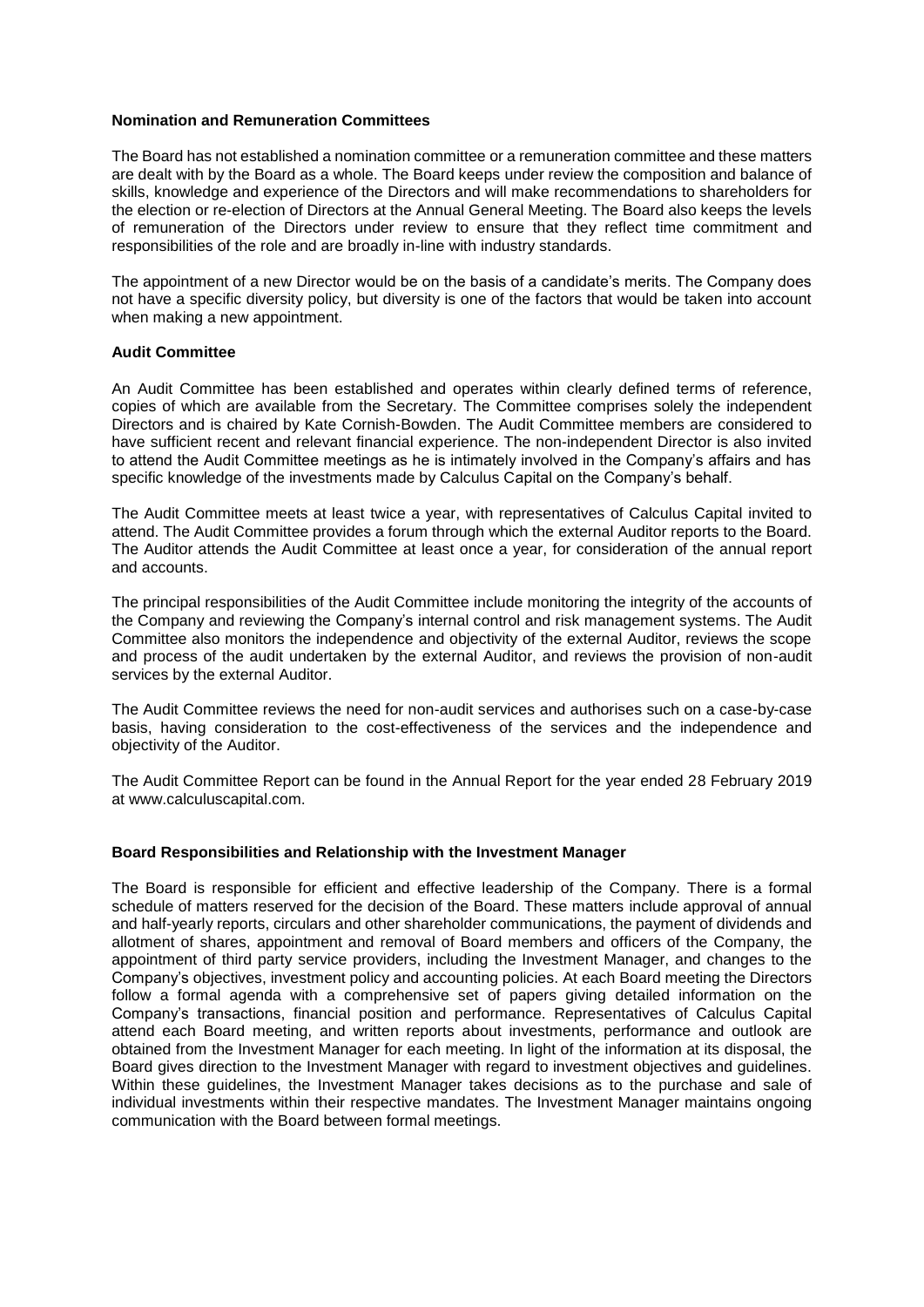# **Stewardship Responsibilities and use of Voting Rights**

The Board has reviewed and discussed the UK Stewardship Code with the Investment Manager. It has determined that the Stewardship Code does apply to the Company's Venture Capital Investments, which are managed by Calculus Capital. The Company has therefore delegated responsibility for exercising the Company's responsibilities under the Stewardship Code, including voting on its behalf at investee company meetings, to Calculus Capital.

Calculus Capital has published a Disclosure Statement setting out its compliance with the Stewardship Code, together with explanations for any areas of non-compliance, a copy of which can be found on its website. Calculus Capital has a policy of voting all shares held in an investee company at all meetings, and will normally be supportive of the management teams, but will vote against resolutions if it is believed that the proposals are not in the best interests of investors.

# **The Company Secretary**

The Board has direct access to the advice and services of the Company Secretary, Calculus Capital Limited, which is responsible for ensuring that Board and Committee procedures are followed and that applicable regulations are complied with. The Secretary is also responsible to the Board for ensuring timely delivery of information and reports and that statutory obligations of the Company are met.

# **Internal Control**

The Directors are responsible for the internal control systems of the Company and the reliability of the financial reporting process and for reviewing their effectiveness. An ongoing process, in accordance with the guidance supplied by the FRC on internal controls, has been established for identifying, evaluating and managing the risks faced by the Company. This process, together with key procedures established with a view to providing effective financial control, was in place throughout the year and up to the date of the signing of this report. The internal control systems are designed to ensure that proper accounting records are maintained, that the financial information on which business decisions are made and which are issued for publication is reliable and that the assets of the Company are safeguarded. The risk management process and systems of internal control are designed to manage rather than eliminate risk, and such systems can provide only reasonable rather than absolute assurance against material misstatement or loss.

The Board, through the Audit Committee, has identified risk management controls in the key areas of strategy and investment, laws and regulations, service providers and other business risks, which encompass the operational, financial and compliance risks faced by the Company. A risk matrix has been produced against which the risks identified and the controls in place to mitigate those risks can be monitored. The risks are assessed on the basis of the likelihood of them happening, the impact on the business if they were to occur and the effectiveness of the controls in place. This risk register is reviewed at each meeting of the Audit Committee and at other times as necessary.

Most functions for the day-to-day management of the Company are sub-contracted, and the Directors therefore obtain regular assurances and information from key third party suppliers regarding the internal systems and controls operated in their organisations. In addition, each of the third parties is requested to provide a copy of its report on internal controls to the Board each year.

The Board reviews the performance of the Investment Manager, Administrator, Company Secretary, Custodian and Registrar on at least an annual basis.

In accordance with the guidance issued to directors of listed companies, the Directors have carried out a review of the effectiveness of the various systems of internal controls as operated by the Company's main service providers during the year.

# **Shareholder Relations**

The Annual General Meeting is an important forum for the Board to communicate with shareholders and the Board consequently encourages shareholders to attend and vote at the Annual General Meeting. The Annual General Meeting will be attended by the Directors, including the Chairman and